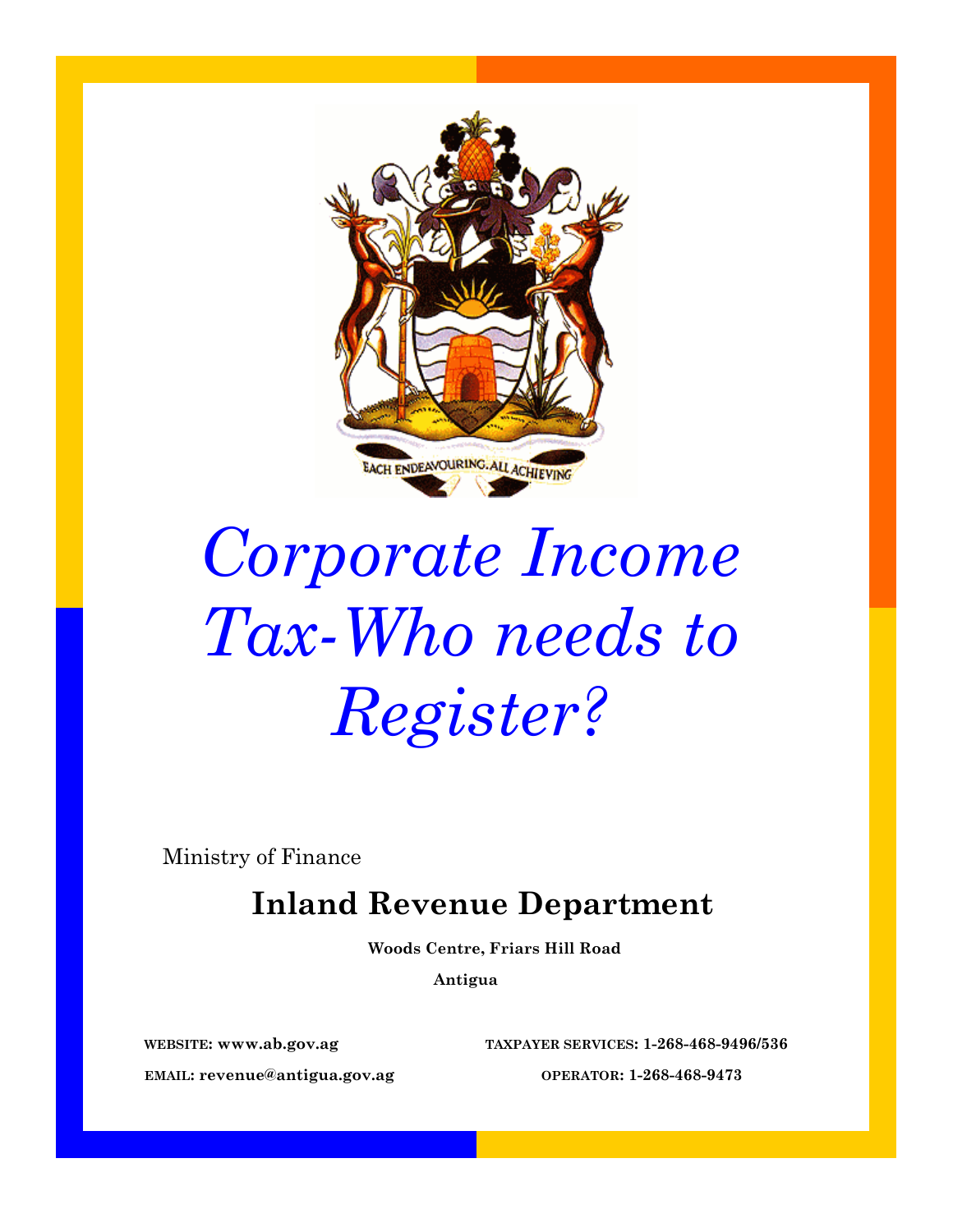# **Corporate Income Tax - Who needs to Register?**

**All** corporations, non-profit organizations, trusts, joint ventures, fellowships, society of persons, co-operations and any other body whether corporate or unincorporated, including all those companies and other bodies that are taxexempt, are required to register. Excluded from registration are physical persons and partnerships since each person in a partnership is liable for income tax for that portion of the income attributed to him/her.

#### **Non-resident Corporations**

A non-resident company may be subject to corporation income tax and must file a return if, at any time in the year one of the following situations applies:

- it carried on business in Antigua and Barbuda;
- it had gains or profits from any trade, business, profession, vocation or calling;
- it granted any employment allowance in money or otherwise; and
- it is subject to tax under section 22, subsection 2 and 3 which refer to the actions of a resident person being so closely connected that the non-resident person substantially controls the activity and the non-resident person therefore becomes assessable and liable to tax.

### **How do you apply for registration?**

To obtain a Tax Identification Number forms CB001 Corporate Body Registration and F16 for all the corporation's directors, partners, or officers must be completed and submitted with the following supporting documents:

- 1. Articles of Association
- 2. Certificate of Incorporation
- 3. Copies of the passports of all Shareholders/Directors
- 4. Shareholders Certificate

Before you can register a business with IRD you must first register the business with the Intellectual Property & Commerce Office **(ABIPCO)**.

#### **General Information**

We will ask you to identify a contact person. The contact person of a business can be a director, officer or an employee who has the information to open an account. The contact person can register your business, make account enquiries, and update account information without written authorization. The contact person you name can access all your accounts. If you want to authorize a representative who is not an employee of your business to act for you, you have to prepare a letter of authorization and send it to us. An authorized representative, often a lawyer, accountant, customs broker, or tax professional from outside your business, can register your business, access all your accounts, make account enquiries, and provide information to update accounts. Authorized representatives remain authorized until you revoke their authorization.